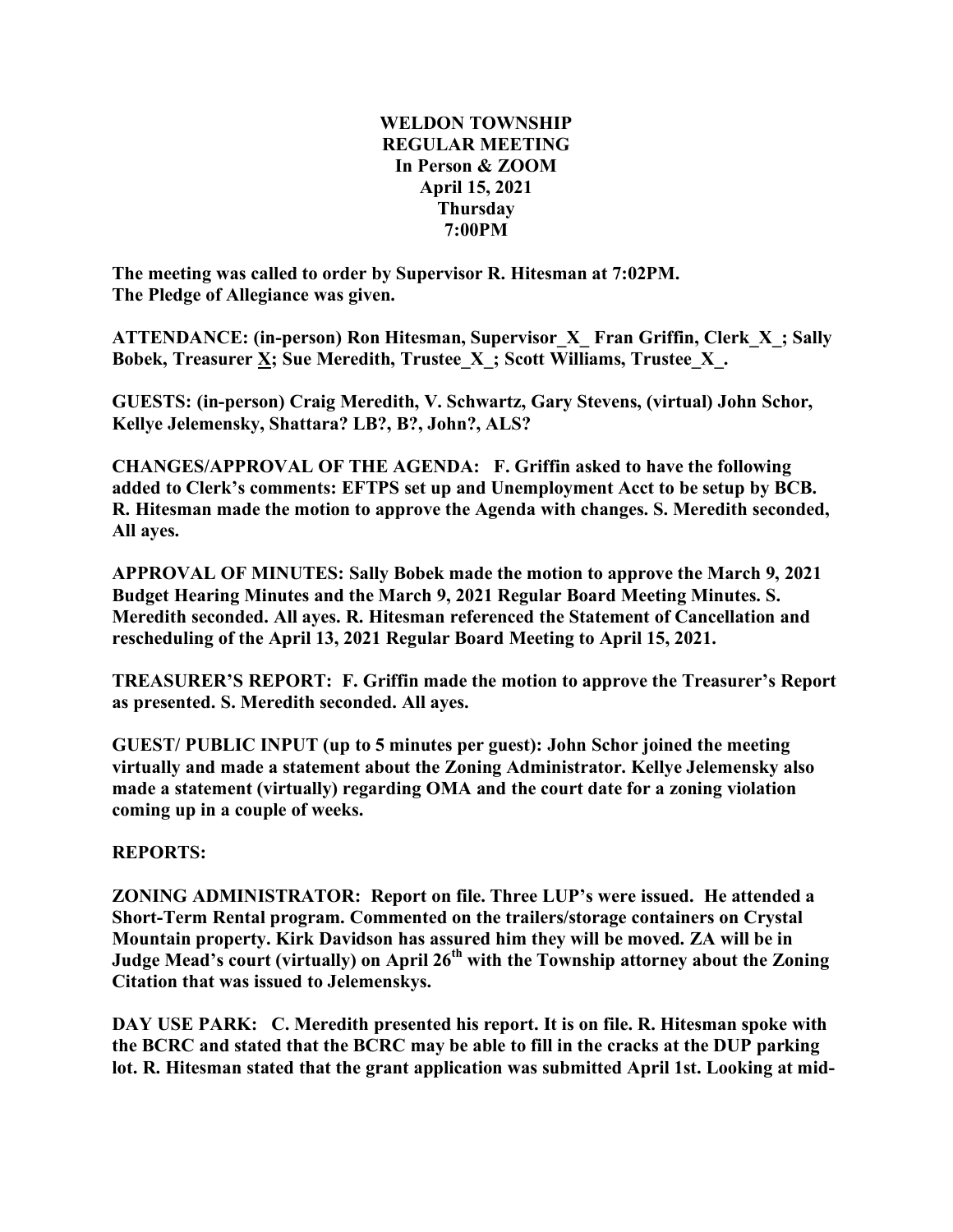**May for possible approval. Non-slip treads need to be replaced on the walkway. C. Meredith gave C. Kraus and R. Hitesman a referral to a company for new treads**

**GREENSPACE GRANT #2 UPDATE: See above comments in DUP about non-slip treads.**

**PLANNING COMMISSION: R. Hitesman reported that the PC has reviewed the latest changes suggested to the Zoning Ordinance. Will probably be two more meetings to complete.**

**LIQUOR INSPECTOR REPORT: Reports are on file.**

**NUISANCE REPORT: G. Stevens' report is on file. He is keeping in contact with F. Hankins at 4th and Lindy Rd.**

**BUDGET REPORT: F. Griffin asked for approval of the proposed Budget amendment to move \$900 from Contingency 890.00 to Road Maintenance 523.000 R. Hitesman made the motion to approve the amendments. S. Williams seconded. All ayes.**

**SUPERVISOR COMMENTS: R. Hitesman had a conference with Tim Figura on April 14, 2021 regarding the cancellation of our Regular Meeting on April 13, 2021. Mr. Figura stated that we did the right thing to cancel and reschedule. R. Hitesman addressed the Black Bridge subject. Monies are supposed to be coming from the Government for infrastructure repairs and improvements at 100%. Bridges are one of the items on the list. R. Hitesman will be attending the BCRC's meeting on April 22nd . The BCRC has said the Lindy Rd bridge will need to be replaced/repaired in the near future. John VanLaeken is a resident of Thompsonville and has talked with R. Hitesman about his willingness to volunteer to help on the DUP upkeep. Subject of liability insurance for volunteers was stated.**

**CLERK COMMENTS: Clerk ask for approval for our Baird, Cotter and Bishop to setup a EFTPS for the Township to pay the Federal Tax quarterlies. S. Bobek made the motion to approve. S. Meredith seconded. All ayes. BCB also advised that the Township is supposed to have an Unemployment Account with the State of Michigan. To do this, they need to have a 'responsible' person's information to set it up. S. Meredith appointed R. Hitesman, Supervisor, as that person. S. Williams seconded. All ayes. R. Hitesman accepted. The framed Black Bridge pictures Gary Stevens donated to the Township need a place to hang. It was suggested by the banner in the meeting room. Discussion. Clerk asked permission to take the screens on the windows that are torn/damaged for repair. There are 4 from the front windows, 1 from Ron's office, 1 on the east side. Board approved. Julie will be washing the windows inside and out when weather breaks. Oaths need to be given to BOR, Assessor, Deputy Treasurer and Deputy Clerk, ZBA, Nuisance Officer, Planning Commission.**

**Clerk asked S. Williams about his signing up for AFLAC and the Pension plan. Clerk will send the information to him again. Front of Hall landscaping discussed. TBAISD has officially been renamed the Northwest Education Services.**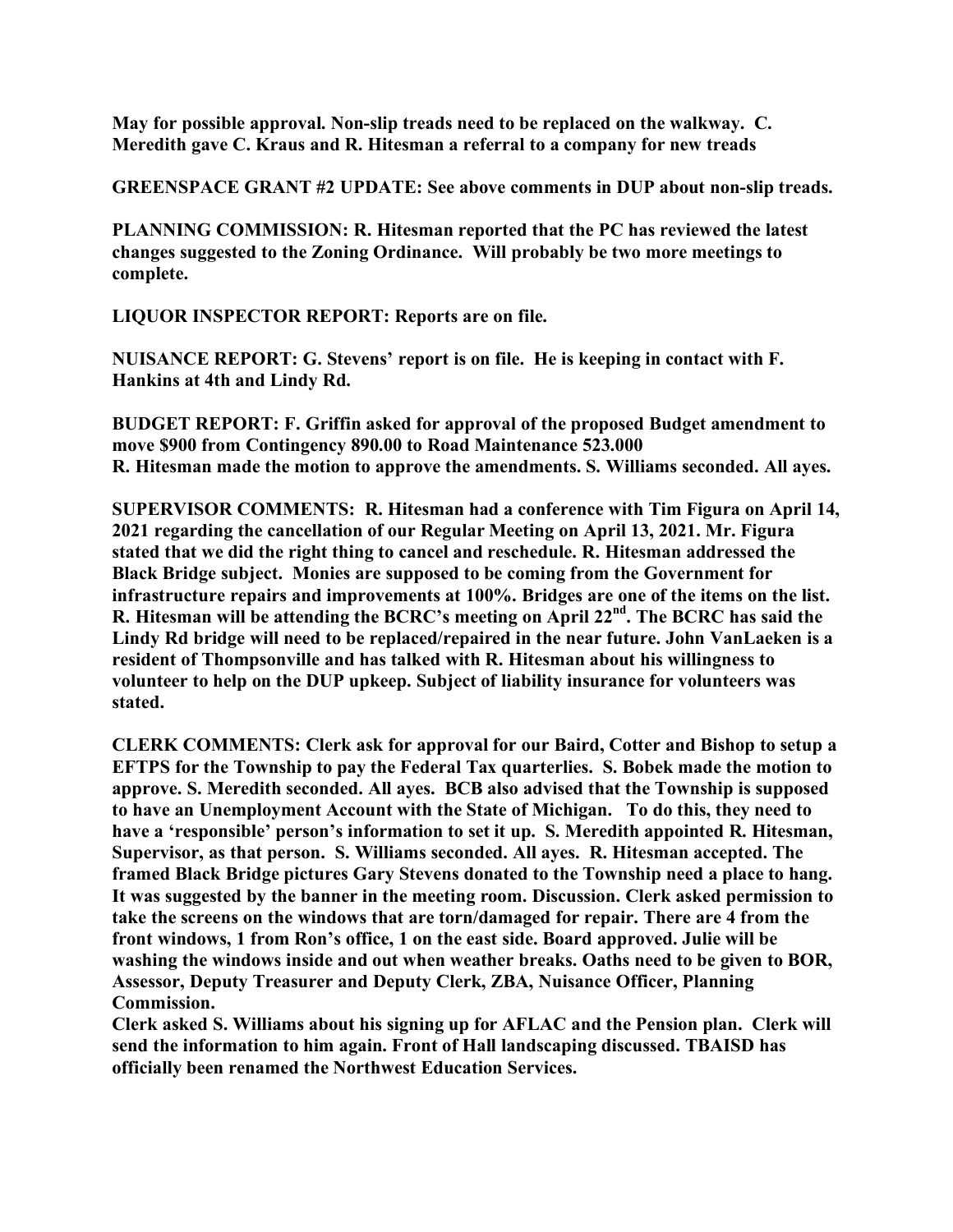**UNFINISHED BUSINESS: Assessor's Contract—Casey is not in attendance. Discussion. A monthly report and attendance at meetings are important. R. Hitesman will talk with Casey about our other concerns. Although the contract was signed in February by R. Hitesman and C. Guthrie the Board still needs to approve it. S. Bobek made the motion to approve. R. Hitesman seconded. 4 yes, 1 no. Job descriptions have been received from G. Stevens and C. Meredith. F. Griffin asked to amend the 2021-22 Budget to change the \$150/mo for cemetery maintenance by G. Stevens be changed from month to mowing. Error on the Clerk's part in assuming that 'mo' in the past meant month. R. Hitesman made the motion to change this to mowing. F. Griffin seconded, All ayes. It was also agreed G. Stevens can pick up flowers for the Weldon Township Cemetery and turn the receipt in to the Clerk for reimbursement up to \$100. Flooring for the Hall—discussion. Tabled.**

**NEW BUSINESS: Cleanup Day is May 15th 9am – 1pm. S. Bobek will contact the person to do the metal salvaging. County has sent a quote for brining this year. It is almost \$1000 over what it was last hear for each brining. Discussion. R. Hitesman made the motion to have BCRC do two brinings for 2021. S. Williams seconded. All ayes. Urinal in the men's restroom has been leaking. R. Hitesman will call Rich Matthews (REM Plumbing) for repair.**

## **BILLS:**

| One Bill for Deb Franke-BOR training | 150.00 |
|--------------------------------------|--------|
| (check between meetings)             |        |

### **APRIL 2021**

| <b>Board Pay</b>                         | \$3258.30 |
|------------------------------------------|-----------|
| <b>Assessor Pay</b>                      | 1540.00   |
| <b>Planning Commission</b>               | 425.00    |
| <b>Dave Kane</b>                         | 60.00     |
| <b>Julie Lonn</b>                        | 50.00     |
| <b>AFLAC</b>                             | 257.90    |
| Acentek                                  | 176.86    |
| <b>VISA</b>                              | 1137.14   |
| <b>Cherryland Electric</b>               | 63.55     |
| Craig Meredith-DUP/Lawn/ZA/LUP/Reimburse | 514.30    |
| <b>Gary Stevens-Nuisance Enf</b>         | 200.00    |
| <b>Pioneer Group</b>                     | 258.00    |
| <b>MER</b>                               | 20.40     |
| <b>Republic Services</b>                 | 145.50    |
| <b>Gary Stevens-Cemetery</b>             | 345.00    |
| 941 IRS Quarterly                        | 2931.90   |
| <b>Michigan Tax Quarterly</b>            | 601.71    |
| <b>Blarney Castle-propane</b>            | 379.87    |